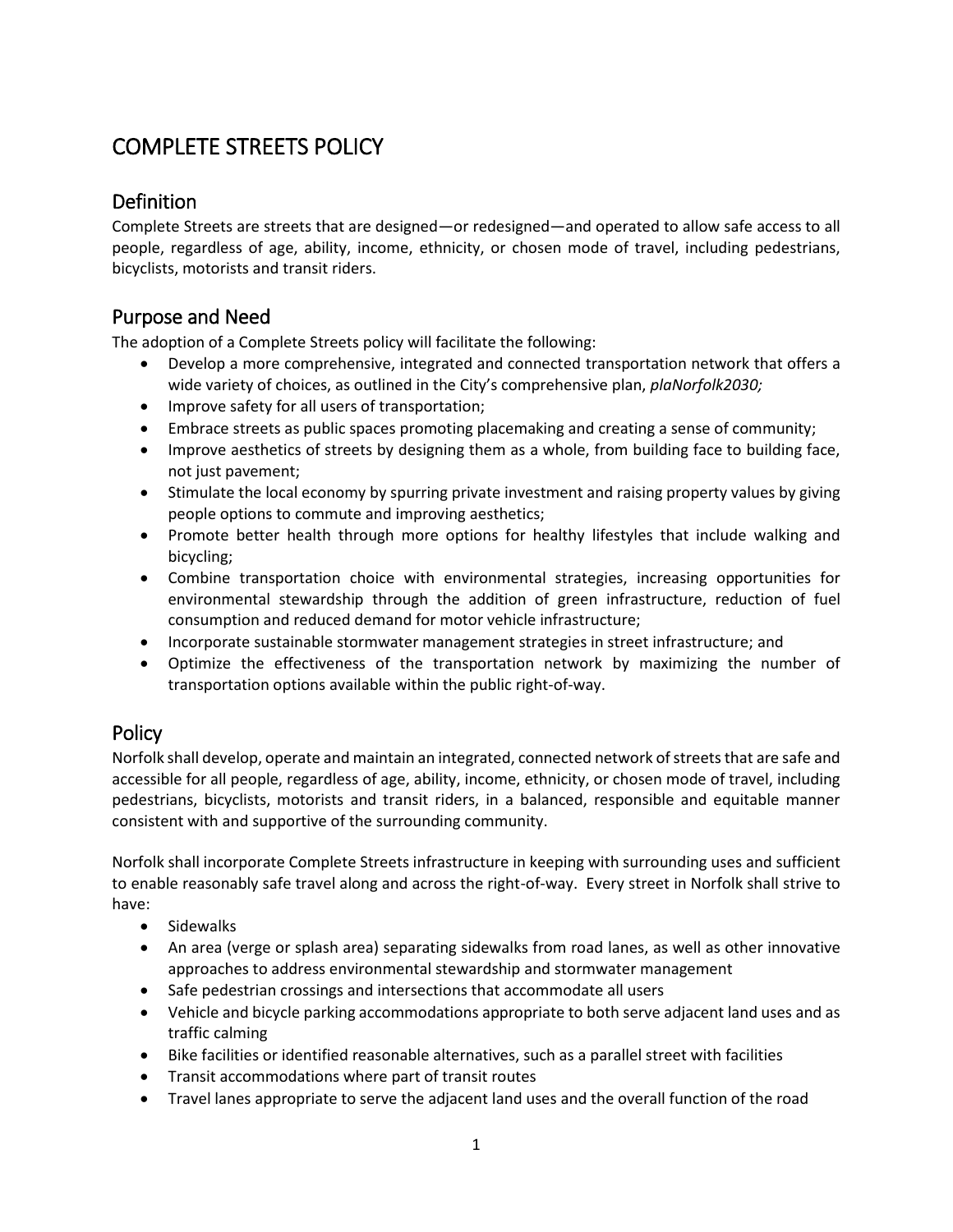#### Scope

The Norfolk Complete Streets Policy shall apply to all phases of design, planning, construction, maintenance, and operations of all transportation projects within the City by public or private entities including:

- New construction of streets or street segments
- Reconstruction of streets or street segments, including utility upgrades and resurfacing projects

Where projects involve other jurisdictions or other transportation agencies, Norfolk with work with those jurisdictions or agencies to implement this policy.

#### Exceptions

Any exception to this policy will be considered by the Director of Public Works and the Director of City Planning. Any exceptions granted will be documented with supporting data that indicates the basis for the decision. Such documentation shall be publicly available.

Circumstances for exceptions may include:

- Emergency repairs. However, all existing Complete Streets infrastructure will remain or be replaced in the instance of emergency repair.
- Affected transportation facility prohibits, by law, use by specified users (such as an interstate freeways or pedestrian malls)
- Cost would be excessively disproportionate to the need or probable future use
- Inclusion of such infrastructure would be contrary to public safety
- Environmental or social impacts outweigh the need for these accommodations

### Design Guidelines

Norfolk shall follow accepted or adopted design guidelines, using the best and latest design guidelines available. These guidelines include, but are not limited to:

- The National Association of City Transportation Officials (NACTO) Bike and Urban Street Design Guides;
- International Transportation Engineers (ITE) "Designing Walkable Urban Thoroughfares: A Context Sensitive Approach";
- American Association of State Highway and Transportation Official (AASHTO) guides;
- US Access Board Public Right-of-Way Accessibility Guidelines (PROWAG) ; and
- FHWA Separated Bike Lane Planning and Design Guide

In recognition of context sensitivity and the need to introduce Complete Street infrastructure into an already built environment, Norfolk shall consider both the Character District (as outlined in *plaNorfolk2030*) and the street type in implementing a flexible, innovative and balanced approach that follows appropriate design guidelines and provides a comparable level of safety for all users.

#### Implementation

Norfolk shall incorporate Complete Streets into City decision-making processes with the following actions: